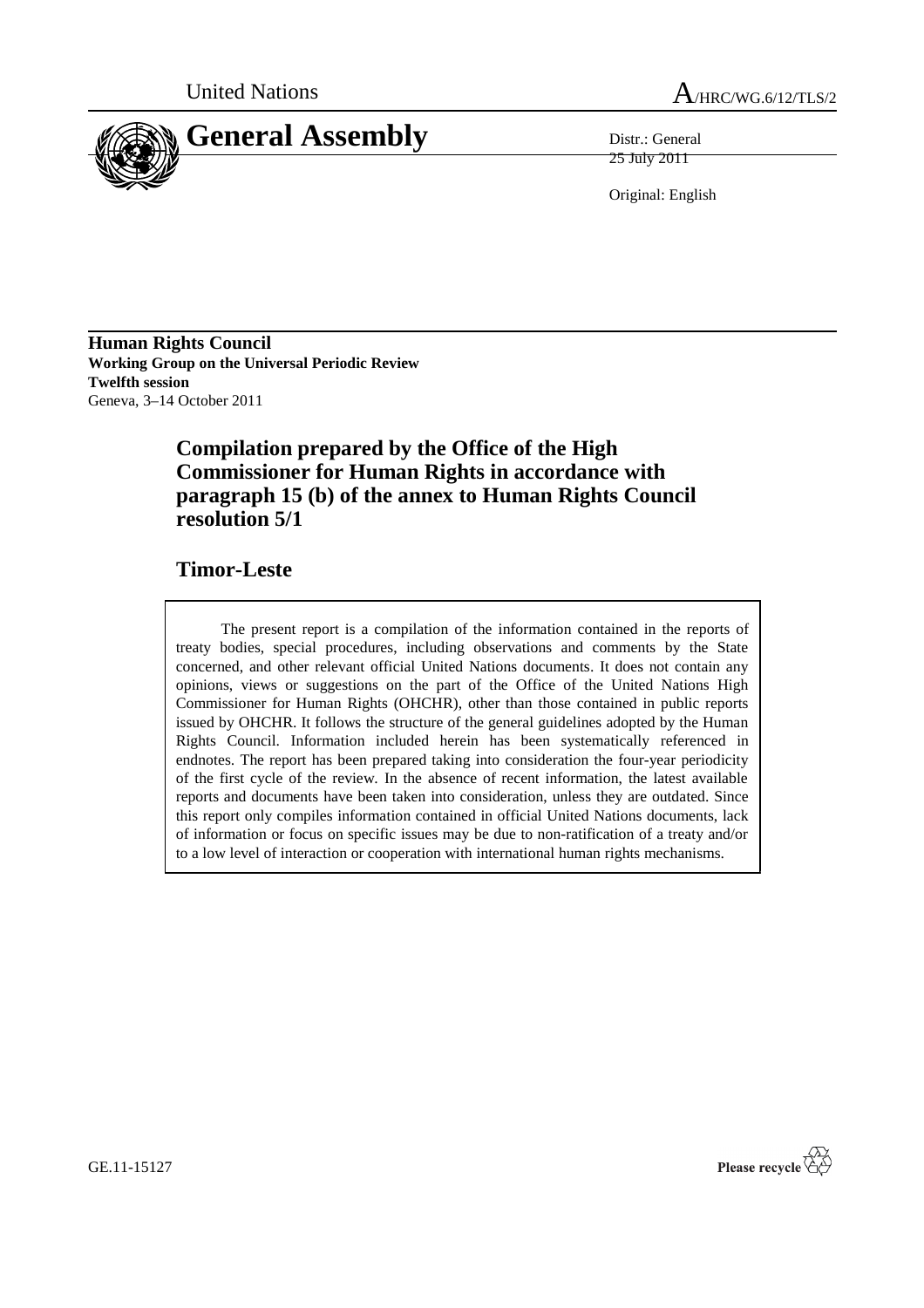# **I. Background and framework**

# **A. Scope of international obligations<sup>1</sup>**

| Universal human rights<br>treaties <sup>2</sup> | Date of ratification,<br>accession or succession | Declarations/reservations                     | Recognition of specific<br>competences of treaty<br>bodies |
|-------------------------------------------------|--------------------------------------------------|-----------------------------------------------|------------------------------------------------------------|
| <b>ICERD</b>                                    | 16 April 2003                                    | None                                          | Individual<br>complaints (art. 14):<br>N <sub>o</sub>      |
| <b>ICESCR</b>                                   | 16 April 2003                                    | None                                          |                                                            |
| <b>ICCPR</b>                                    | 18/Sept.2003                                     | None                                          | Inter-State<br>complaints (art. 41):<br>N <sub>o</sub>     |
| <b>ICCPR-OP2</b>                                | 18 Sept.2003                                     | None                                          |                                                            |
| <b>CEDAW</b>                                    | 16 April 2003                                    | None                                          |                                                            |
| OP-CEDAW                                        | 16 April 2003                                    | None                                          | Individual<br>complaints: Yes                              |
|                                                 |                                                  |                                               | Inquiry procedure<br>(arts. $8$ and $9$ ): Yes             |
| <b>CAT</b>                                      | 16 April 2003                                    | None                                          | Inter-State<br>complaints (art. 21):<br>N <sub>o</sub>     |
|                                                 |                                                  |                                               | Individual<br>complaints (art. 22):<br>No                  |
|                                                 |                                                  |                                               | Inquiry procedure<br>$(art. 20)$ : Yes                     |
| <b>CRC</b>                                      | 16 April 2003                                    | None                                          |                                                            |
| OP-CRC-AC                                       | 2 Aug. 2004                                      | Binding declaration<br>under art. 3: 18 years |                                                            |
| OP-CRC-SC                                       | 16 April/2003                                    | None                                          |                                                            |
| <b>ICRMW</b>                                    | 30 Jan.2004                                      | None                                          | Inter-State<br>complaints (art. 76):<br>N <sub>o</sub>     |
|                                                 |                                                  |                                               | Individual<br>complaints (art. 77):<br>$\rm No$            |
|                                                 |                                                  |                                               |                                                            |

Treaties to which Timor-Leste is not a party: OP-ICESCR<sup>3</sup> (signature only, 2009), ICCPR-OP1, OPCAT (signature only, 2005), CRPD, CRPD-OP, and CED.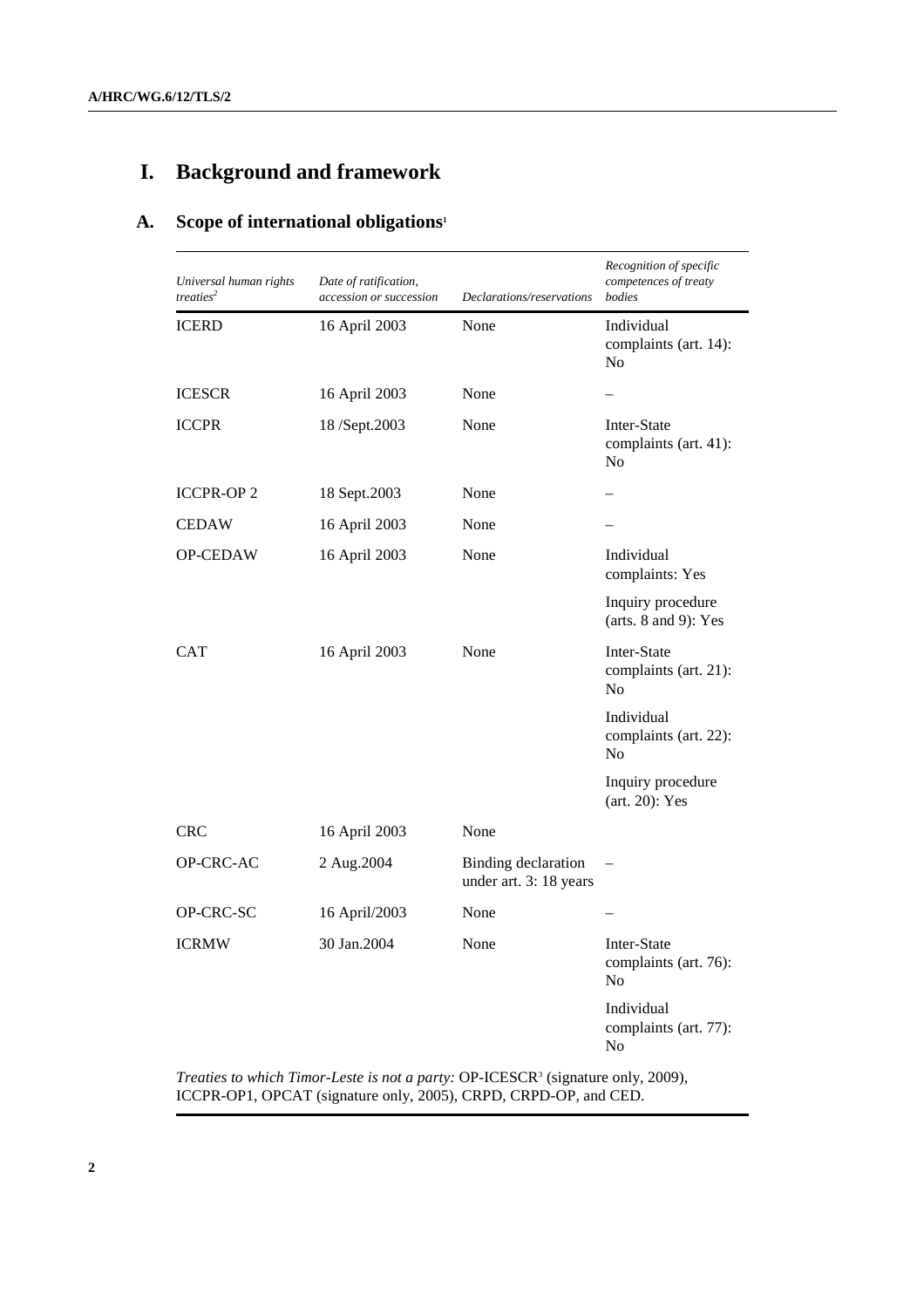| Other main relevant international instruments <sup>4</sup>                                                                | Ratification, accession or succession                  |
|---------------------------------------------------------------------------------------------------------------------------|--------------------------------------------------------|
| Convention on the Prevention and<br>Punishment of the Crime of Genocide                                                   | N <sub>0</sub>                                         |
| Rome Statute of the International Criminal<br>Court                                                                       | Yes                                                    |
| Palermo Protocol <sup>5</sup>                                                                                             | Yes                                                    |
| Refugees and stateless persons <sup>6</sup>                                                                               | Yes, except Stateless persons Conventions              |
| Geneva Conventions of 12 August 1949 and Yes, except Additional Protocol III<br>Additional Protocols thereto <sup>7</sup> |                                                        |
| ILO fundamental conventions <sup>8</sup>                                                                                  | Yes, except Conventions Nos. 100, 105,<br>111, and 138 |
| <b>UNESCO</b> Convention against<br>Discrimination in Education                                                           | No                                                     |

1. In 2009, the Committee on the Elimination of Discrimination against Women (CEDAW) encouraged Timor-Leste to consider ratifying CED and CRPD.<sup>9</sup>

2. In 2011, the United Nations Country Team (UNCT) indicated that Timor-Leste had made reservations to the 1951 Convention relating to the Status of Refugees and the 1967 Protocol, in relation to access to courts and welfare of refugees and asylum-seekers<sup>10</sup> and recommended that these be withdrawn.<sup>11</sup>

3. In 2011, UNESCO recommended that Timor-Leste ratify the 1960 UNESCO Convention against Discrimination in Education and the 1989 UNESCO Convention on Technical and Vocational Education.<sup>12</sup>

#### **B. Constitutional and legislative framework**

4. In 2009, CEDAW called on Timor-Leste to include in the Constitution or other appropriate legislation a definition of discrimination against women that encompasses both direct and indirect discrimination and to incorporate the principle of equality between women and men in the Constitution or in other appropriate law in line with the Convention.<sup>13</sup>

5. In 2009, the report of the Secretary-General on the United Nations Integrated Mission in Timor-Leste for the period from 21 January to 23 September 2009, (hereinafter the 2009 report of the Secretary-General) noted that in June of that year the new penal code had entered into force, incorporating core international criminal law and international human rights standards and making domestic violence a public crime.<sup>14</sup>

6. The United Nations Country Team (UNCT) indicated that the Law Against Domestic Violence (LADV), adopted in 2010, made domestic violence a public crime and was expected to increase the protection of women, in part through its provisions for the establishment of a referral network of medical, legal and psycho-social support and emergency assistance for victims.<sup>15</sup>

7. UNCT also indicated that, in early 2011, a draft civil code, labour code, a land law which provides for the right of women to own property and an anti-corruption law were being considered by Parliament. The Ministry of Justice was in the final stages of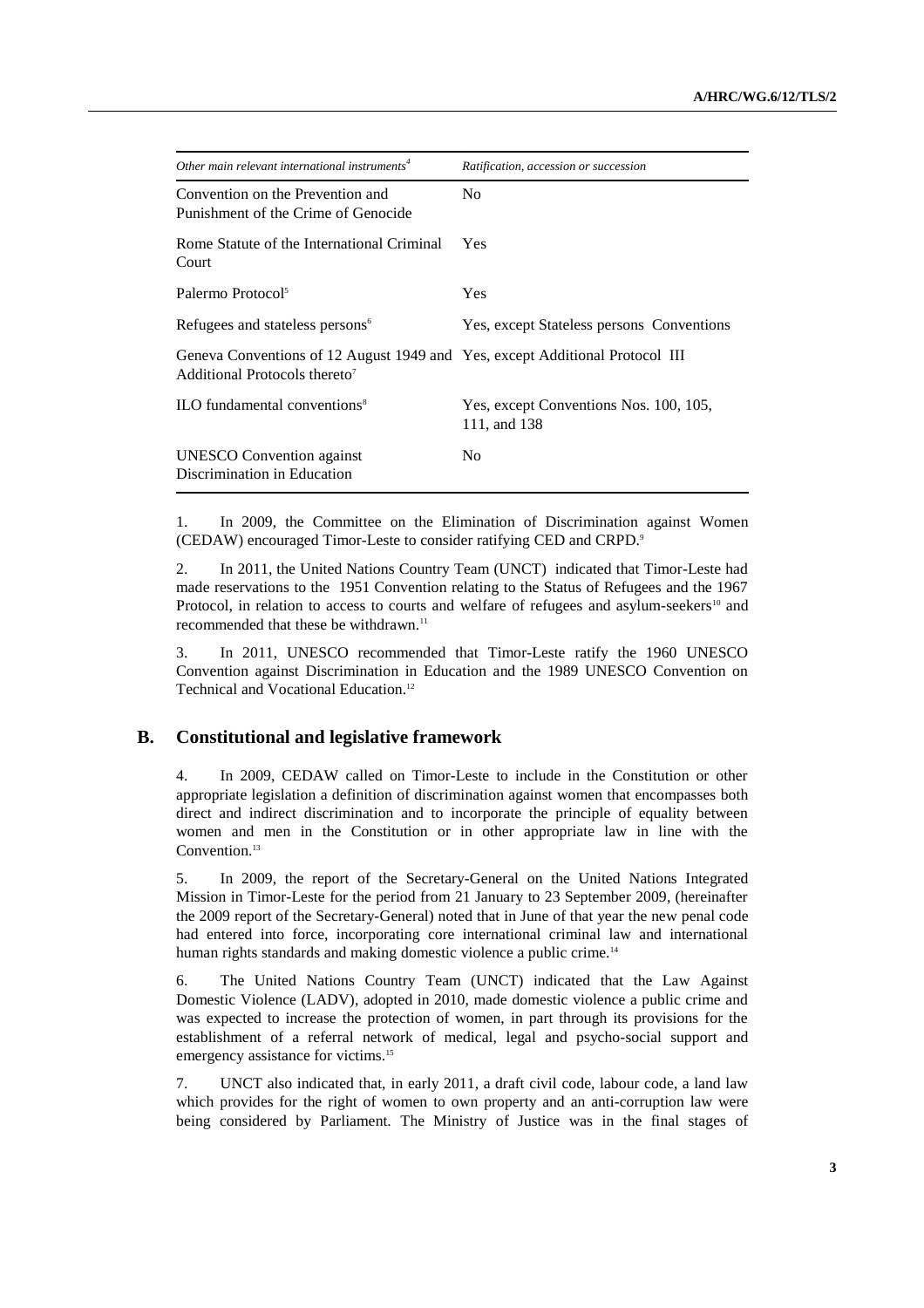completing juvenile-justice legislation and a children's code.16 UNCT recommended that the juvenile justice legislation and the draft children's code be finalized, and that the draft labour code be approved.<sup>17</sup>

8. CEDAW called upon Timor-Leste to ensure that the draft Civil Code addresses discrimination against women in all areas covered by the Convention, in particular with respect to inheritance and ownership rights, rights to property on divorce and legal capacity, and give high priority to its speedy adoption.<sup>18</sup>

9. In 2008, the Committee on the Rights of the Child (CRC) recommended that Timor-Leste, in the process of reviewing its legislation, aim to ensure that the principle of the best interests of the child is reflected adequately in relevant laws.<sup>19</sup>

10. In 2011, the Working Group on Enforced or Involuntary Disappearances (WGEID) recommended that criminal law be amended to remove the possibility of amnesty for serious crimes under international law, including the crime of enforced disappearance.<sup>20</sup>

### **C. Institutional and human rights infrastructure**

11. The Provedoria for Human Rights and Justice (PDHJ) was accredited with "A" status by the International Coordinating Committee of National Human Rights Institutions for the Promotion and Protection of Human Rights (ICC) in 2008.<sup>21</sup>

12. In 2011, UNCT stated that the capacity of the PDHJ was increasing, and authorities generally cooperated with investigations carried out by the institution. The Government did not, however, provide timely responses to the recommendations of the institution as required by law, and few recommendations had been implemented.<sup>22</sup>

13. The report of the Secretary-General on the United Nations Integrated Mission in Timor-Leste for the period from 21 September 2010 to 7 January 2011(hereinafter the 2011 report of the Secretary-General) expressed concern that the PDHJ was still facing difficulties owing to its insufficient budget and lack of staffing.<sup>23</sup>

14. UNCT stated that a National Commission for the Rights of the Child had been established in 2009, with a mandate to promote, defend and monitor children's enjoyment of their rights and well-being.<sup>24</sup>

### **D. Policy measures**

15. In 2011, UNCT stated that Timor-Leste had set annual National Priorities (NP) and developed sectoral plans. For 2011, the priorities were infrastructure; rural development; accelerated human resources development; access to justice; services delivery to the public; good governance; and public safety and security. Gender equality had been progressively included in the formulation of NP targets.<sup>25</sup>

UNCT also stated that, while much progress had been made to increase the protection of children's rights there was no national plan of action for children. Insufficient resources were allocated for child-rights monitoring bodies.<sup>26</sup>

17. In 2009, CEDAW urged Timor-Leste to ensure that the promotion and protection of women's human rights and gender equality are central goals of all aspects of the transition process. It further urged Timor-Leste to devote serious attention to the specific needs of women in the post-conflict period and ensure women's equal participation in decisionmaking.<sup>27</sup>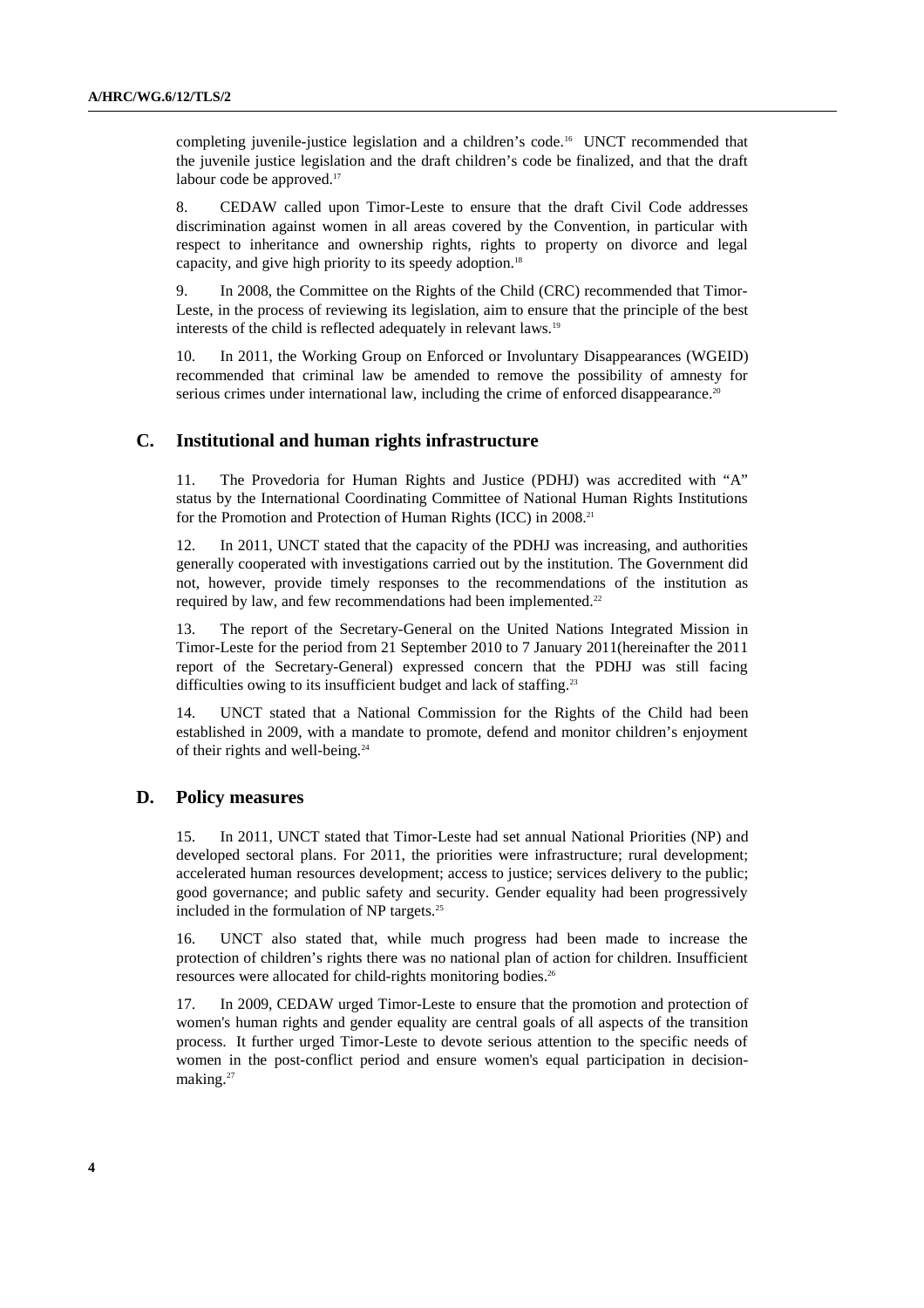# **II. Promotion and protection of human rights on the ground**

|                           | Latest report<br>submitted and | Latest concluding |                        |                                                                                                  |
|---------------------------|--------------------------------|-------------------|------------------------|--------------------------------------------------------------------------------------------------|
| Treaty body <sup>28</sup> | considered                     | observations      | Follow-up response     | Reporting status                                                                                 |
| <b>CERD</b>               |                                |                   |                        | Initial report<br>overdue since<br>2004.                                                         |
| <b>CESCR</b>              |                                |                   |                        | Initial report<br>overdue since<br>2005.                                                         |
| <b>HR</b> Committee       |                                |                   |                        | Initial report<br>overdue since<br>2004.                                                         |
| <b>CEDAW</b>              | 2008                           | Aug. 2009         | Due in August<br>2011. | Combined<br>second and third<br>reports due in<br>2013.                                          |
| <b>CAT</b>                |                                |                   |                        | Initial report<br>overdue since<br>2004.                                                         |
| <b>CRC</b>                | 2007                           | Feb. 2008         |                        | Combined<br>second and third<br>reports due in<br>2013.                                          |
| OP-CRC-AC                 | 2007                           | Feb. 2008         |                        | Information to<br>be submitted in<br>the combined<br>second and third<br>reports due in<br>2013. |
| OP-CRC-SC                 | 2007                           | Feb. 2008         |                        | Information to<br>be submitted in<br>the combined<br>second and third<br>reports due in<br>2013. |
| <b>CMW</b>                |                                |                   |                        | Initial report<br>overdue since<br>2005.                                                         |

# **A. Cooperation with human rights mechanisms**

18. In 2009, CEDAW congratulated Timor-Leste for submitting a comprehensive common core document together with a Convention-specific document.<sup>29</sup>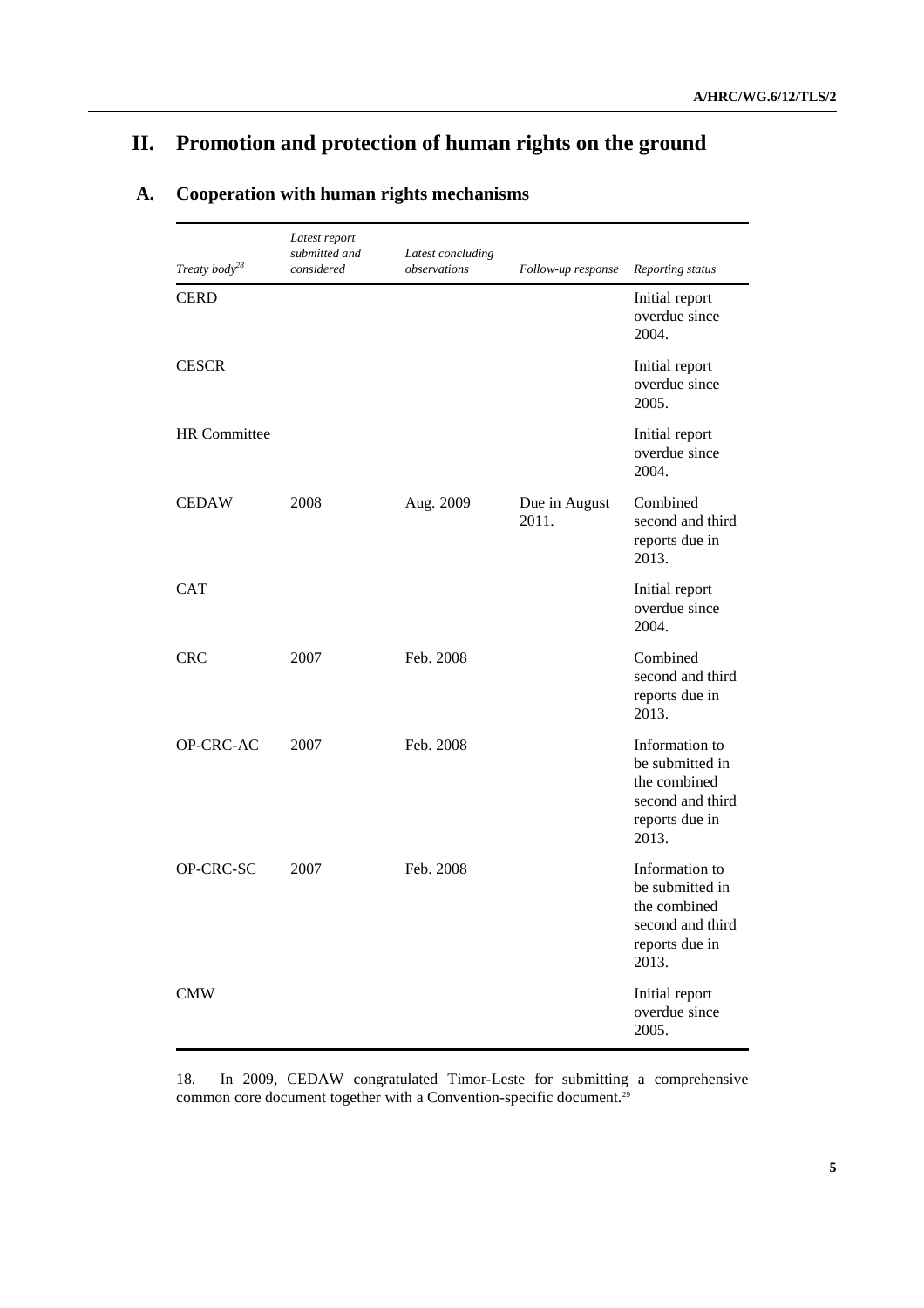| Standing invitation issued                                | N <sub>o</sub>                                                                                                                                                                                                                                                                          |
|-----------------------------------------------------------|-----------------------------------------------------------------------------------------------------------------------------------------------------------------------------------------------------------------------------------------------------------------------------------------|
| Latest visits or mission reports                          | Representative of the Secretary-General on<br>the Human Rights of Internally Displaced<br>Persons $(7-12$ December $2008)$ <sup>30</sup>                                                                                                                                                |
|                                                           | Working Group on Enforced or Involuntary<br>Disappearances $(7-14$ February $2011)^{31}$                                                                                                                                                                                                |
| Visits agreed upon in principle                           | Joint visit of the Special Rapporteur on<br>summary executions and the Representative<br>of the Secretary-General on the Human<br><b>Rights of Internally Displaced Persons</b><br>(August 2006 - stopped by Timor-Leste and<br>replaced by an international commission of<br>enquiry). |
|                                                           | Independent expert on human rights and<br>extreme poverty (to take place in the second<br>half of 2011).                                                                                                                                                                                |
| Visits requested and not yet agreed upon                  | Special Rapporteur on the question of<br>torture (Requested in 2006).                                                                                                                                                                                                                   |
| Facilitation/cooperation during missions                  | In 2011, the Working Group on Enforced or<br>Involuntary Disappearances thanked the<br>Government of Timor-Leste for its very<br>positive cooperation before and during the<br>mission. <sup>32</sup>                                                                                   |
| Follow-up to visits                                       |                                                                                                                                                                                                                                                                                         |
| Responses to letters of allegations and<br>urgent appeals | During the period under review, no<br>communications were sent.                                                                                                                                                                                                                         |
| Responses to questionnaires on thematic<br>issues         | Timor-Leste responded to two of the 24<br>questionnaires sent by special procedures<br>mandate holders. <sup>33</sup>                                                                                                                                                                   |

## **1. Cooperation with special procedures**

### **2. Cooperation with the Office of the High Commissioner for Human Rights**

19. OHCHR supports the human rights component of the United Nations Peace Mission in Timor-Leste (UNMIT).<sup>34</sup> Its broad-based mandate encompasses monitoring and reporting, capacity-building, security sector reform and transitional justice.<sup>35</sup>

20. During 2008 and 2009, OHCHR provided support to the investigation and prosecution of past abuses, strengthening of the Provedoria, and the incorporation of human rights education programmes in primary schools.<sup>36</sup>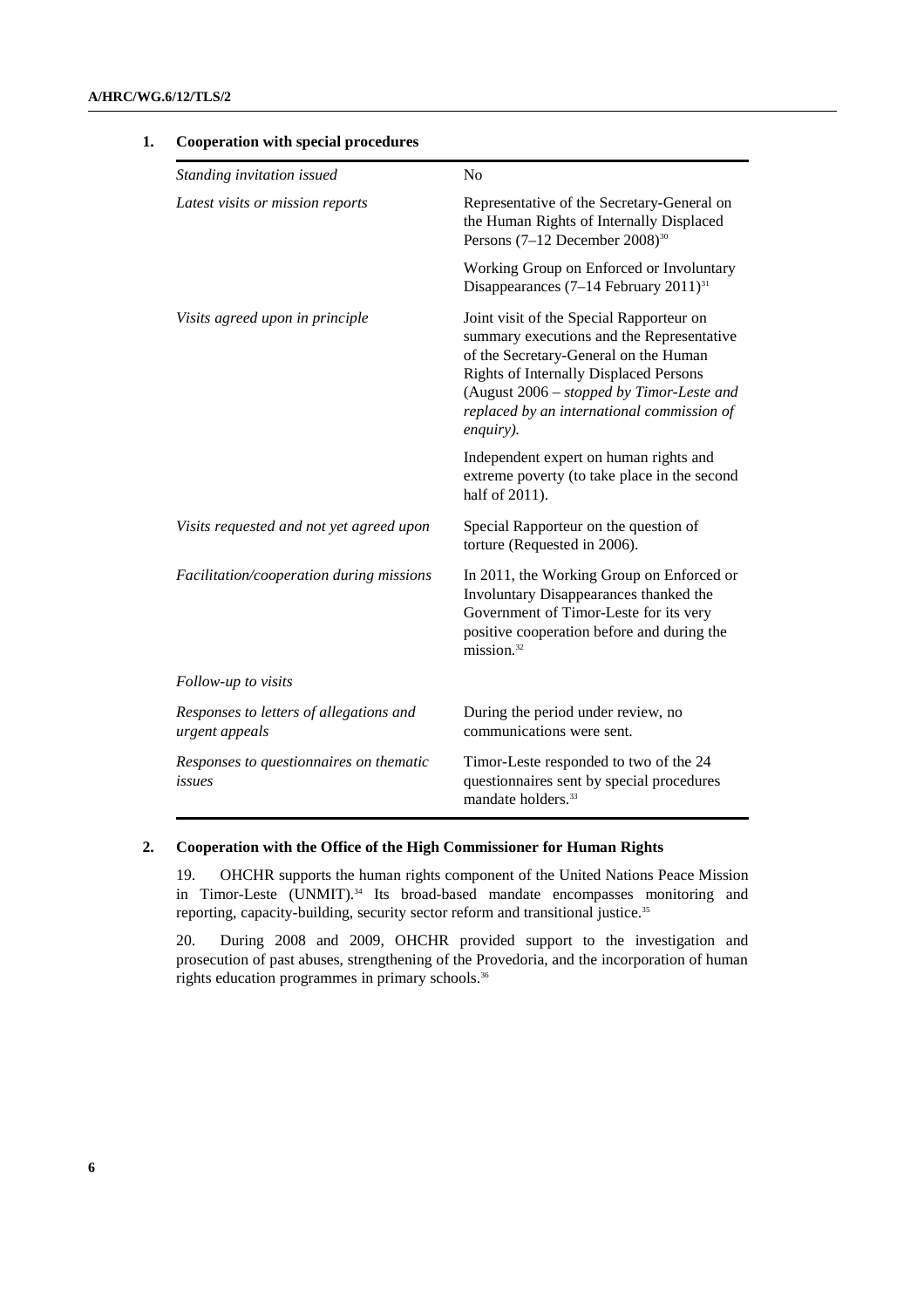## **B. Implementation of international human rights obligations, taking into account applicable international humanitarian law**

#### **1. Equality and non-discrimination**

21. In 2009, CEDAW expressed concern at the prevalence in Timor-Leste of a patriarchal ideology with firmly entrenched stereotypes and the persistence of deep-rooted adverse cultural norms, customs and traditions, including forced and early marriage, polygamy and bride price or dowry (*barlake*).<sup>37</sup>

22. In 2011, UNCT highlighted the fact that persons with disabilities still faced challenges and discrimination in exercising their rights to health, education, information, political participation, and justice, among others. Of particular concern were documented cases of persons with mental illness held in permanent or long-term restraints in inhumane conditions by families or members of the community. No government facility existed for long-term care of persons with mental illness.<sup>38</sup>

#### **2 Right to life, liberty and security of the person**

23. UNCT stated that reports of ill-treatment and excessive use of force by members of the National Police of Timor-Leste (PNTL) and, to a lesser extent, the military, Falintil– Forças de Defesa de Timor-Leste (F-FDTL) had been received regularly. However, the security situation had improved significantly since the political crisis of 2006. The internal disciplinary systems of the PNTL and the F-FDTL still needed to be strengthened and greater transparency was required as regards disciplinary and military policing operational standards. The role of the F-FDTL – notably the military police - in internal security needed further clarification, in particular at the operational level.<sup>39</sup>

24. In 2011 the WGEID noted that Timor-Leste suffered from grave and large-scale human rights violations between 1974 and 1999. It further noted that the Commission for Reception, Truth and Reconciliation (CAVR) estimated that at least 102,800 civilians died during this period as a result of the conflict. It added that it is estimated that about 18,600 persons were killed or disappeared, the rest having died as a result of conflict-related illness or hunger. Additionally, the number of missing persons is estimated by some to be in the tens of thousands.40 The WGEID also noted that it had dealt with a total of 504 cases concerning Timor-Leste. It added that the WGEID uses the rule of territoriality to determine to which country cases are assigned. Of the 504 cases that the WGEID had received concerning the territory of Timor-Leste, it had clarified 58 cases, and 428 cases still remain outstanding.<sup>41</sup>

25. UNCT stated that violence against women, in particular domestic violence, was widespread in the country. Authorities did not always respond appropriately to complaints by victims. In some instances, police did not open investigations and instead referred victims to traditional justice mechanisms which might not adequately protect women's rights. Efforts to sensitize law enforcement and local community leaders on the Law against Domestic Violence were under way. Services for victims, including legal assistance and shelters, were insufficient and largely confined to urban areas.<sup>42</sup>

26. A 2010 report of the Secretary-General<sup>43</sup> and a OHCHR and UNMIT Report on Human Rights Developments in Timor-Leste: 1 July 2008 to 30 June 2009 (hereinafter a OHCHR and UNMIT 2009 report) raised similar concerns. It noted that women reporting cases of domestic violence were not always given a full voice in traditional processes, and compensation was sometimes granted to the woman's family, rather than to the woman herself.<sup>44</sup>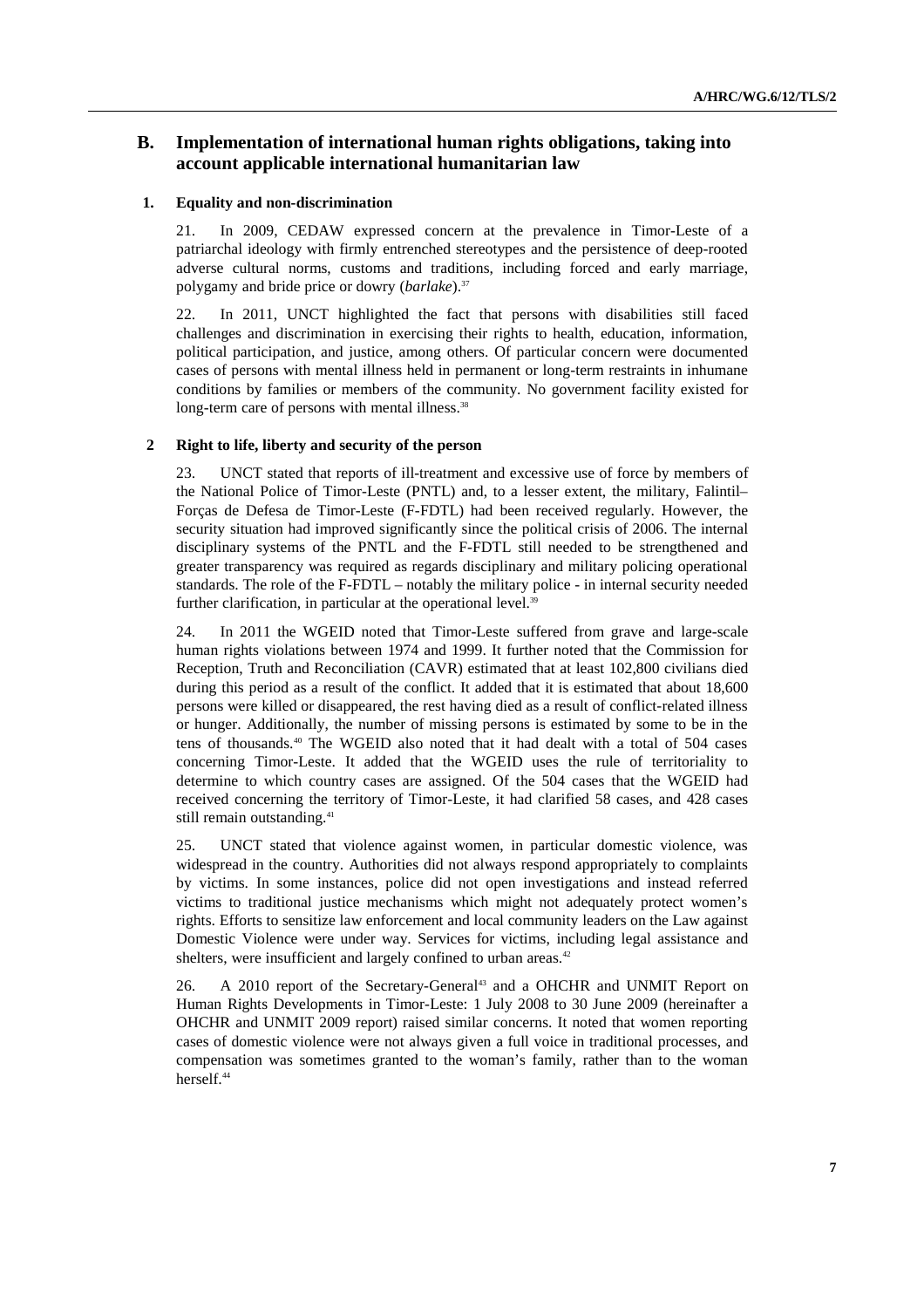27. In 2009, CEDAW urged Timor-Leste, inter alia, to make the Law against Domestic Violence widely known to public officials and society at large and to monitor its effectiveness. It recommended that cases of violence against women be dealt with through the formal penal system.<sup>45</sup> UNCT recommended the allocation of sufficient resources for the national police to investigate cases of sexual and gender-based violence and that proper protection be provided to victims.<sup>46</sup>

28. CEDAW was concerned about the persistence of trafficking and exploitation of prostitution.47 It requested Timor-Leste to accelerate efforts aimed at the effective implementation and full enforcement of its anti-trafficking legislation.<sup>48</sup>

29. In 2008, CRC was concerned that cases of child abuse were not adequately addressed in the judicial system and that the majority of cases of violence against children were not reported.49 CRC urged Timor-Leste to carry out a study on all aspects of domestic violence and child abuse in the home; develop a comprehensive national strategy to prevent and respond to domestic violence and child abuse; establish effective procedures and mechanisms to receive, monitor and investigate complaints; and ensure that all child victims of violence and abuse have access to adequate care, counselling and assistance.<sup>50</sup>

30. CRC was also concerned about the continued widespread existence of child labour in particular in the informal sector<sup>51</sup> and recommended that Timor-Leste: reinforce its efforts to prevent and combat child labour; ratify ILO Convention No. 138 concerning the Minimum Age for Admission to Employment; ensure that its new Labour Code will be fully aligned with the standards set out in the above ILO Conventions; and ensure that minimum ages will be vigorously enforced through a sufficient number of adequately resourced and mandated labour inspectors.<sup>52</sup>

31. Additionally, CRC encouraged Timor-Leste to continue its efforts to resolve the remaining cases of children separated from their families as a result of foreign occupation, in particular those cases in which children remain separated from their parents.<sup>53</sup>

32. CRC also recommended that Timor-Leste carry out studies on the full social implications of the experiences of the children involved in hostilities during Timor-Leste's armed struggle for independence, aimed at identifying former child soldiers and providing appropriate psychological and rehabilitative services.<sup>54</sup>

33. UNCT stated that a circular had been issued by the Minister of Education on zerotolerance towards corporal punishment, but that violence by teachers remained common.<sup>55</sup> CRC was concerned at reports that corporal punishment was a common phenomenon at home and is frequently used to discipline children at school and in other educational settings.56 It recommended that Timor-Leste explicitly prohibit corporal punishment in all settings, including through awareness-raising campaigns aimed at families, the school system and other educational settings.<sup>57</sup> CEDAW in 2009 made similar recommendations.<sup>58</sup>

#### **3. Administration of justice, including impunity and the rule of law**

34. In 2011, UNCT indicated that some progress had been made in terms of accountability for human rights violations committed between 1974 and 1999. Since February 2008, the UNMIT Serious Crimes Investigation Team (SCIT) concluded 184 investigations into 1999 cases and submitted a number of these cases to the Office of the Public Prosecutor. In 2009, a person suspected of crimes against humanity was allegedly unlawfully released from pretrial detention by Government authorities and returned to a third country.59 In September 2009, the High Commissioner for Human Rights expressed concern to the President in relation to the alleged unlawful release.<sup>60</sup>

35. UNCT also stated that some of the progress achieved in ensuring justice for past human rights violations had been weakened by clemency measures. As a result, in 2011,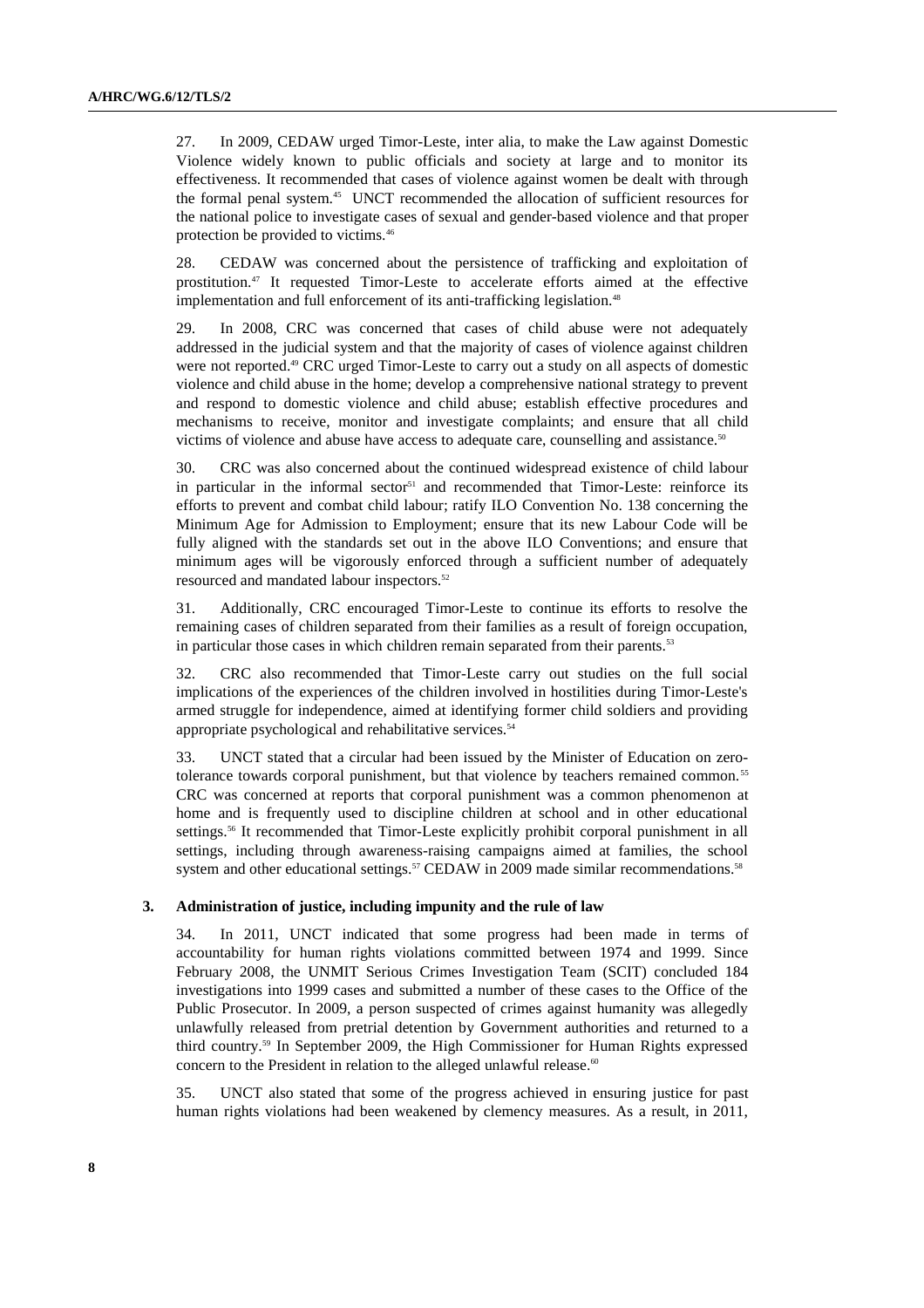except for one person, none of the individuals convicted for 1999 serious crimes, including crimes against humanity, was serving a prison sentence.<sup>61</sup>

36. UNCT indicated, further, that there had been limited follow-up to the work of two truth commissions (the Commission for Reception, Truth and Reconciliation (CAVR) and the Commission of Truth and Friendship (CTF)). As of 21 March 2011, the National Parliament had not adopted legislation that would establish an institution to follow up on the recommendations of both Commissions and an accompanying reparations programme.<sup>62</sup> UNCT recommended the establishment of a Memory Institute as a follow-up institution to CAVR and the CTF as well as a reparations programme for victims.<sup>63</sup>

37. Regarding this issue, the WGEID recommended: designing a programme of reparations to ensure that these are integral; developing more places that commemorate and memorialize the events of the past and consultation with victims and associations of victims in the process of construction of these places; developing a process of archiving and retrieval of information relating to the conflict and those who disappeared as crucial for memory and justice.<sup>64</sup>

38. UNCT stated, as concerns the criminal cases related to the 2006 crisis recommended for prosecution by the Independent Special Commission of Inquiry, that, as of February 2011, final judgments had been rendered in seven cases, resulting in nine convictions and 43 acquittals, while four cases had been suspended. One new indictment was filed in November 2010.<sup>65</sup> A 2011 report of Secretary-General noted that all cases recommended for prosecution by the Independent Special Commission of Inquiry have been taken up for investigation, but only a limited number have been brought to trial, and, in those, a number of individuals were acquitted because of lack of evidence.<sup>66</sup>

39. UNCT also noted, regarding the 2006 cases, that six out of nine convicted individuals benefited from clemency and were released, while the remaining three received suspended sentences or were released on parole.<sup>67</sup> A 2010 report of the Secretary-General noted concerns that the granting of commutations could undermine future investigations and trials of the cases recommended by the Commission of Inquiry, and lead to a public perception that members of the security forces were treated in a favoured manner by the authorities.<sup>68</sup>

40. A 2011 report of the Secretary-General noted that the handover of policing responsibility from UNMIT to the national police will mark the beginning of the reconstitution phase and precede the certification of full reconstitution and capability, which will come at the end of the reconstitution phase.<sup>69</sup> In February 2011, the Security Council extended the mandate of UNMIT until February 2012 at its current levels, and requested that UNMIT support the further institutional development and capacity-building of the national police (PNTL) following its resumption of primary policing responsibility in all districts and units.<sup>70</sup>

41. UNCT recommended, inter alia, the strengthening of civilian oversight of the security sector and disciplinary systems within the security forces and ensuring the timely and effective prosecutions of members of the security forces involved in human rights violations.<sup>71</sup>

42. UNCT also noted that some persons working in and with the judiciary and Members of Parliament had expressed concern about political interference in the judicial process. UNCT recommended that full respect for independence of the judiciary be ensured.<sup>72</sup>

43. In 2008, CRC noted that children in detention are not always strictly separated from adult detainees, and that measures of restorative justice are not systematically considered.<sup>73</sup> CRC recommended, inter alia, that Timor-Leste continue and strengthen its efforts to ensure the full implementation of juvenile justice standards; expedite its efforts to finalize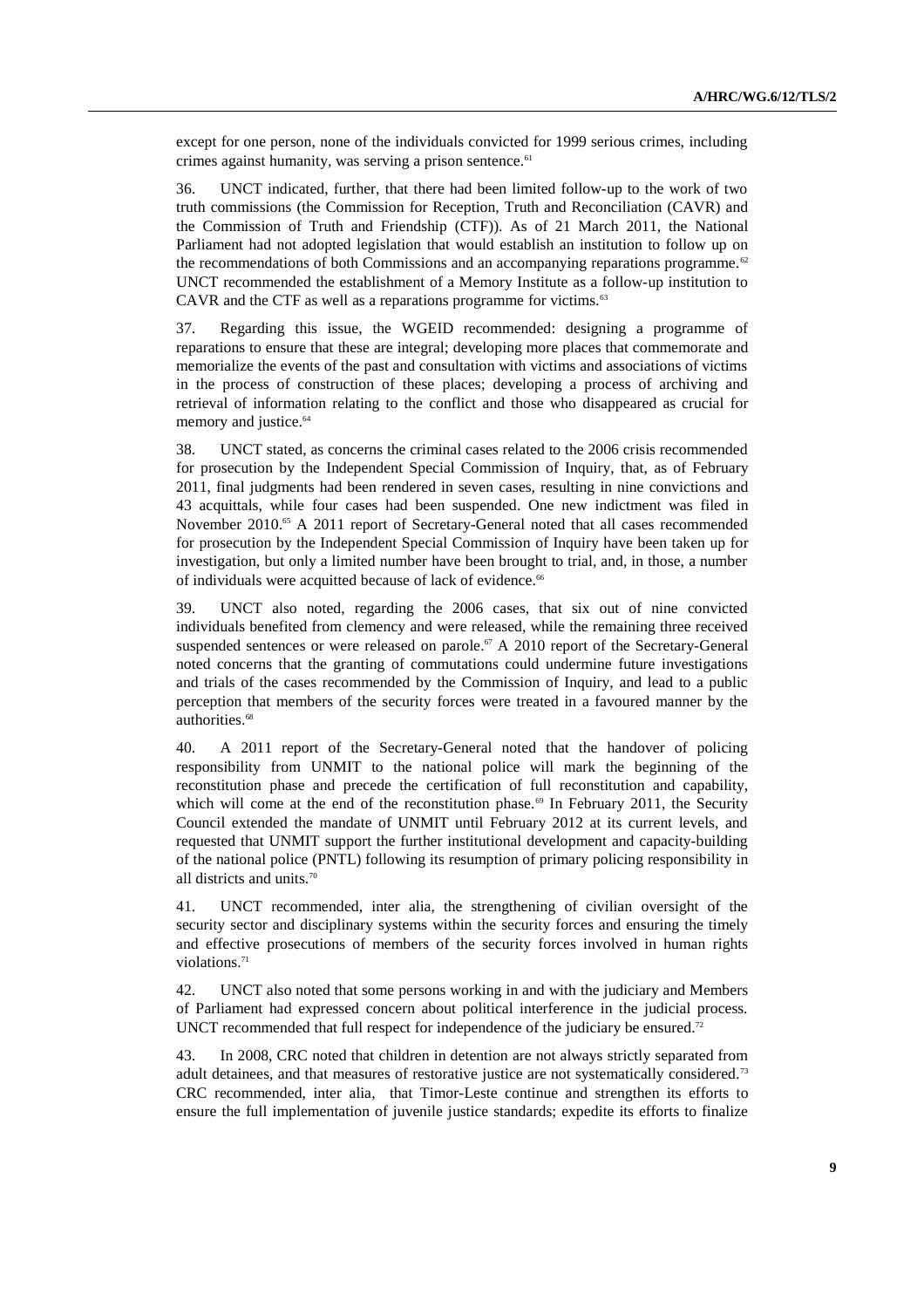juvenile justice legislation, ensure that children are deprived of their liberty only as a means of last resort; and, if detention is unavoidable, take measures to ensure that children are separated from adult detainees.<sup>74</sup>

#### **4. Right to privacy, marriage and family life**

44. In 2008, CRC recommended that Timor-Leste establish the minimum age for marriage at 18 years of age, equally applicable for both boys and girls.<sup>75</sup> Similarly, in 2009, CEDAW urged Timor-Leste to raise the minimum age for marriage for women in the draft Civil Code to 18 years. It further urged Timor-Leste to take all necessary measures to eliminate forced marriages, to ensure that women enjoy a legal capacity identical to that of men, to equate women's inheritance and ownership rights to that of men and to ensure women's equal rights to property on divorce.<sup>76</sup>

45. CRC recommended that Timor-Leste undertake measures to raise awareness of the harmful effects of early marriage, in particular in communities in which very young girls are given into marriage under customary-law practices, with a view to ensuring that girls are not forced into marriage.<sup>77</sup>

46. CRC remained concerned that the rate of birth registration is still very low, especially in rural and remote areas.<sup>78</sup> CRC urged Timor-Leste to intensify its efforts to improve its birth registration system in order to guarantee the registration of all children within its jurisdiction.<sup>79</sup>

#### **5. Freedom of religion or belief, expression, association and peaceful assembly, and right to participate in public and political life**

47. In 2011, UNCT stated that, since 2008, several incidents of violence had been reported by members of the Catholic community, who made up the religious majority, against members of some Evangelical church groups and their places of worship. A weak Government response to protect members of minority religious groups had been observed, despite some efforts towards mediation and increased police patrols.<sup>80</sup>

48. CEDAW recommended that Timor-Leste strengthen its efforts to increase the participation of women in decision-making posts, in particular at the local level and in senior managerial positions in the private sector. It further urged Timor-Leste to create and ensure a secure environment in which female candidates do not fear intimidation or reprisal.<sup>81</sup>

#### **6. Right to work and to just and favourable conditions of work**

49. CEDAW expressed concern about the de facto discrimination faced by women in employment, as reflected in the hiring process, the extremely wide wage gap and occupational segregation. It was also concerned at the high unemployment rate, the lack of secure employment for women and their concentration in the informal sector in a narrow range of activities.<sup>82</sup>

50. CEDAW encouraged Timor-Leste to ratify relevant International Labour Organization conventions, in particular Conventions No. 111 on non-discrimination in employment and No. 100 on equal remuneration. The Committee urged Timor-Leste to establish effective mechanisms to ensure and monitor compliance with existing legislation, in particular with regard to maternity leave and other associated benefits. It recommended that Timor-Leste pay particular attention to the conditions of women workers in the informal sector, especially in agriculture, with a view to ensuring their access to social benefits.<sup>83</sup>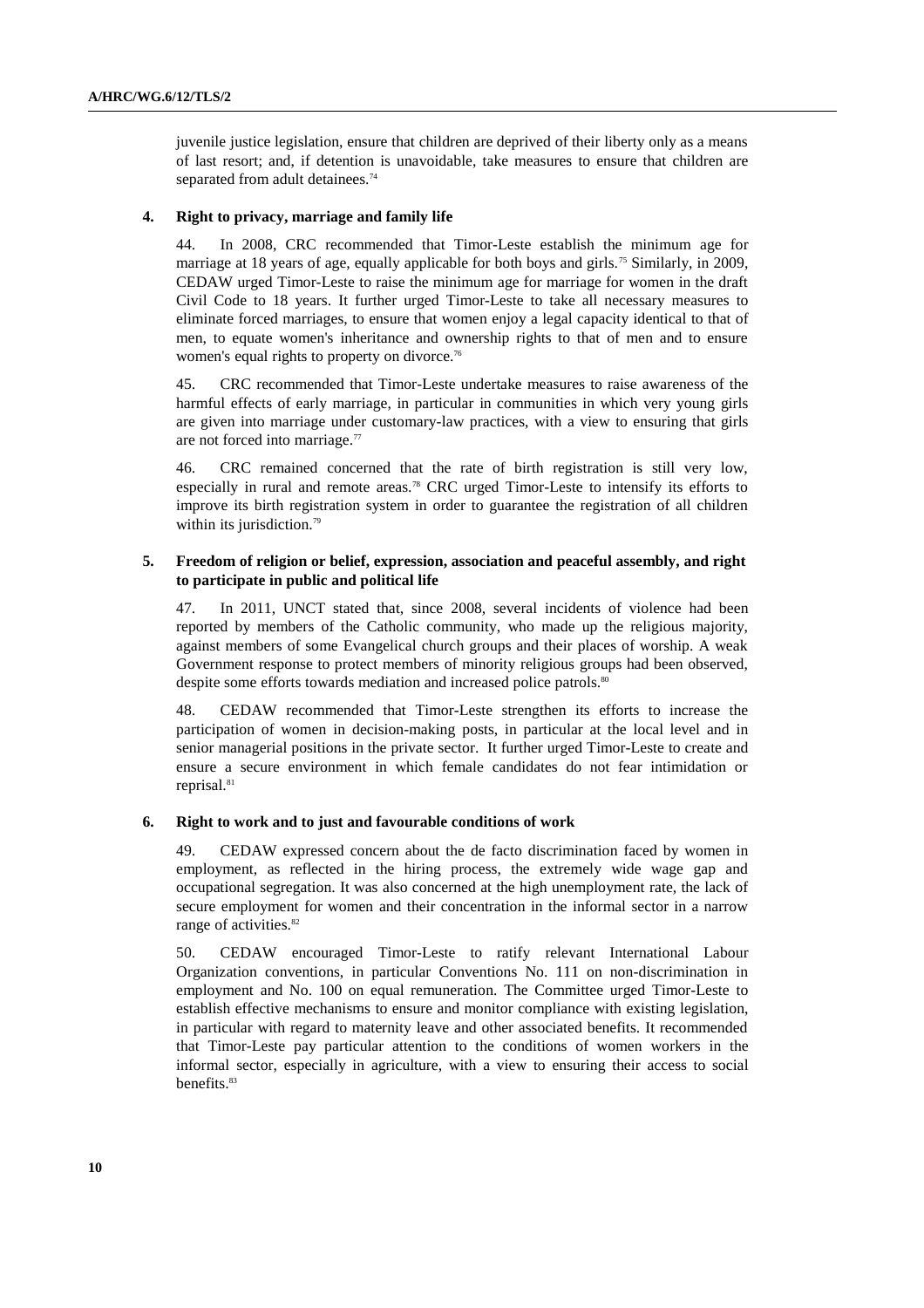#### **7. Right to social security and to an adequate standard of living**

51. In 2011, UNCT stated that 41 per cent of the Timorese population lived below the basic-needs poverty line. Food insecurity remained a major concern, particularly in rural areas. Since 2008, the Government had provided food assistance to the country's most food insecure and vulnerable persons, including through maternal and child health and nutrition, school feeding and food for work programmes. However, the Ministry of Trade, Commerce and Industry (MTCI)'s programme of subsidising rice faced serious challenges and was stopped, while MTCI's programme for local purchase had been largely unsuccessful at promoting production through market stimulation due to limited coordination between the Ministry of Agriculture (MAF) and MTCI.<sup>84</sup>

52. In 2008, CRC recommended that Timor-Leste strengthen its efforts to combat poverty through allocating resources to effective poverty reduction measures, and through strengthening the capacity to implement and monitor poverty reduction strategies at the local and community levels; and make efforts to improve access to social services, develop safety-net programmes which target the most vulnerable groups, and consider establishing a social security system to ensure a minimum standard of living for all families.<sup>85</sup>

53. UNCT also indicated that food security did not feature prominently in the Government's National Priorities for 2011, which was unfortunate as data from the Demographic and Health Survey showed very serious nutrition problems, particularly among children.<sup>86</sup> UNCT recommended raising food and nutrition security concerns to the highest level and increasing monitoring efforts at all levels.<sup>87</sup>

54. UNCT stated that maternal mortality remained high, at 557 deaths per 100,000 live births, and it was of great concern that 45 per cent of children under age 5 were underweight and that the growth of 58 per cent of this group was stunted. This is an intergenerational problem due to poor feeding behaviours and lack of access to and utilization of essential nutrition services.<sup>8</sup>

55. CRC recommended that Timor-Leste continue to take measures to reduce infant and under-five mortality, inter alia, by guaranteeing access to quality pre- and post-natal health services and facilities; continuing to strengthen measures to counter threats posed by illnesses such as malaria, typhoid and dengue fever as well as respiratory and gastrointestinal infections; improving access to safe drinking water and increasing the usage of effectively treated mosquito nets.<sup>89</sup>

56. CEDAW urged Timor-Leste to make every effort to raise the awareness of, and increase women's access to, health-care facilities and medical assistance by trained personnel, especially in rural areas and in the area of post-natal care in particular. It further recommended that Timor-Leste implement programmes and policies aimed at providing effective access to affordable contraceptives and family-planning services and to ensure that sex-education programmes are widely promoted and targeted at girls and boys as well as to include special attention to the prevention of early pregnancies. CEDAW further called upon Timor-Leste to review the legislation relating to abortion with a view to removing the punitive provisions imposed on women who undergo abortion.<sup>90</sup>

57. CRC was concerned about the problems resulting from insufficient access to housing and the lack of appropriate regulations concerning the ownership of land.<sup>91</sup> CRC recommended that Timor-Leste improve access to adequate housing, and ensure that ongoing efforts to regulate the ownership of land result in equitable land allocations and help to alleviate poverty.<sup>92</sup>

58. CRC was also concerned about persisting factors that perpetuate high rates of child disability, including poor maternal health standards and isolation from formal health services. It regretted that children with disabilities were frequently excluded from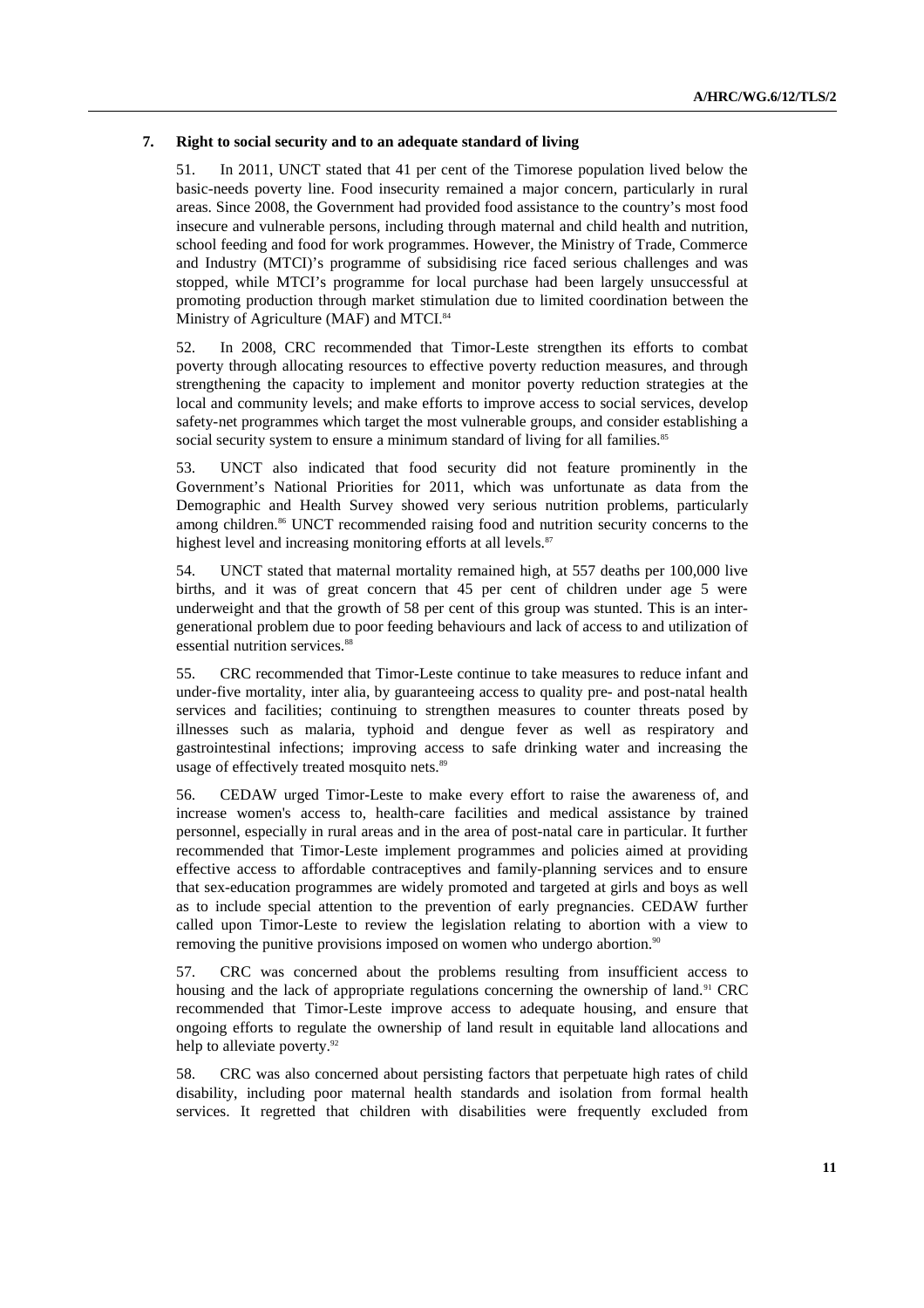mainstream education and community life.93 CRC recommended inter alia that Timor-Leste provide children with disabilities with access to adequate and standardized social and health services.<sup>94</sup>

#### **8. Right to education and to participate in the cultural life of the community**

59. In 2011, UNCT stated that the literacy rate of persons of 15 years and above in Timor-Leste was 58 per cent, indicating that about 42 per cent of the adult population was unable to read and write in either of the two working languages. This had the potential to lead to future socio-economic exclusion and marginalization of students belonging to ethnic and linguistic minorities.95 UNCT recommended the adoption and implementation of the 2011 policy on Mother Tongue-Based Multilingual Education.<sup>96</sup>

60. UNCT also stated that the net enrolment rate in primary school was 82 per cent with less than 50 per cent of children at the age of 6 enrolling in first grade. Drop-out rates were high, with approximately 27 per cent of children who enter first grade continuing to to enroll in ninth grade. While progress had been made, many schools were in poor physical condition, and the quality of teaching remained low.<sup>97</sup>

61. CRC recommended that Timor-Leste ensure that all children have equal access to free primary education without any financial obstacles; continue to take measures to further increase enrolment and retention rates; continue to pay attention to issues of comprehension during the transition of the multilingual school system to the Portuguese language; effectively recruit and/or train appropriately qualified teachers for primary and secondary schools; strengthen and expand the school feeding programmes.<sup>98</sup>

62. CEDAW was concerned at the low enrolment rate of girls in secondary and higher education, as well as at girls' high school dropout rates. It was further concerned that traditional attitudes, early pregnancies and early marriages are among the causes of girls dropping out and was alarmed at the high number of girls who suffer sexual abuse and harassment by teachers, as well as the high number of girls who suffer sexual harassment and violence on their way to school.<sup>99</sup> CEDAW recommended that Timor-Leste take steps to overcome traditional attitudes hampering women and girls in their full enjoyment of their right to education, retain girls in schools and implement re-entry policies enabling young women to return to school after pregnancy. CEDAW also called upon Timor-Leste to provide safe transportation to and from schools, as well as safe educational environments free from discrimination and violence.<sup>100</sup>

#### **9. Minorities and indigenous peoples**

63. A 2009-2013 UNESCO programming document registered a total of 34 indigenous languages spoken. Although Portuguese is one of the official languages, estimates of the number of competent speakers ranged from 15.6 to 37 per cent.<sup>101</sup>

#### **10. Internally displaced persons**

64. A 2011 report of the Secretary-General noted that the persons displaced by the events of 2006 have returned and have been gradually integrated into their communities.<sup>102</sup>

65. In 2009, the Special Representative of the Secretary-General on internally displaced persons considered that one of the main challenges was addressing the underlying causes of the violence and displacement.<sup>103</sup>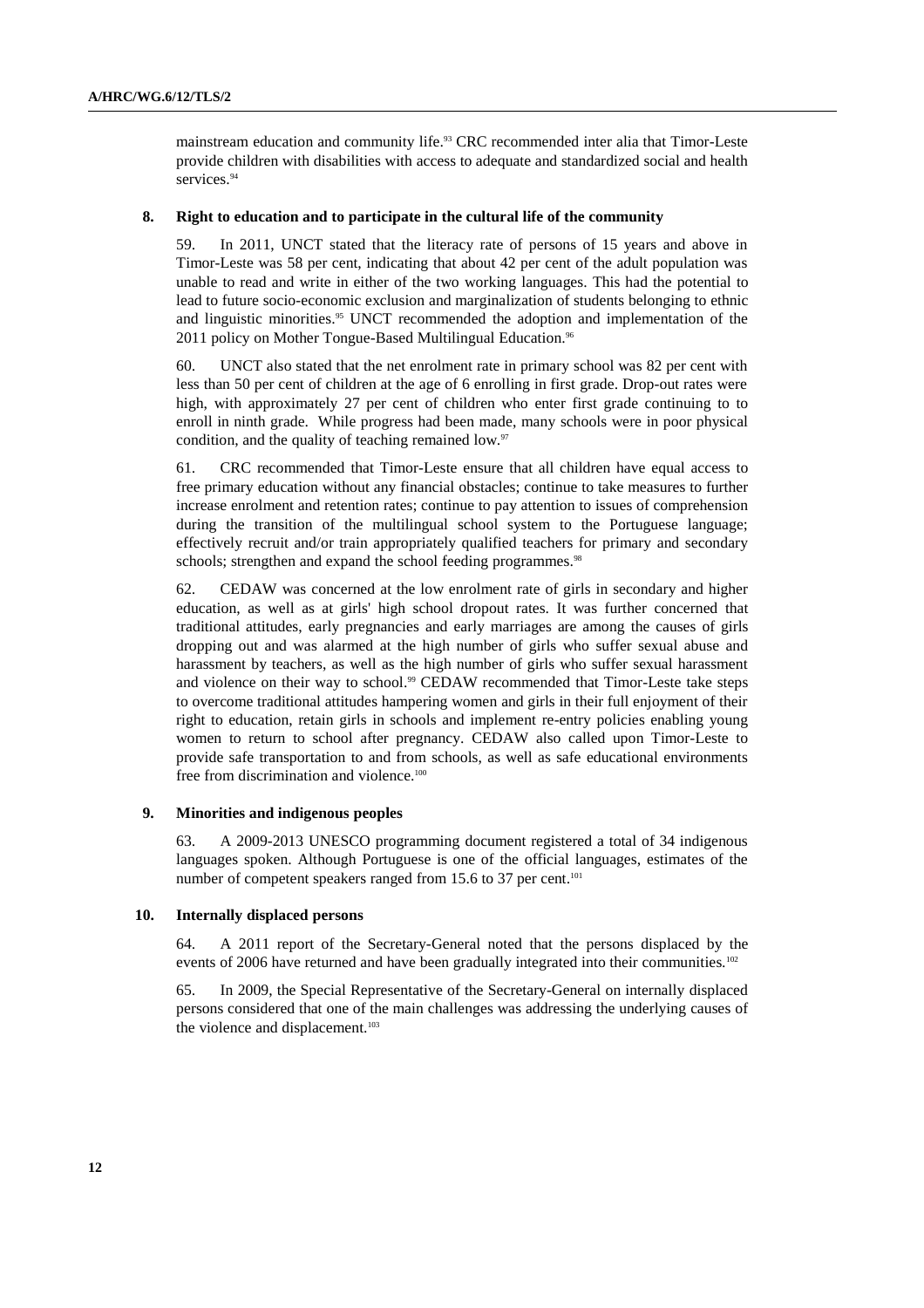## **III. Achievements, best practices, challenges and constraints**

66. The 2011 report of Secretary-General noted that although 41 per cent of the population continues to live in poverty, the quality of life of some groups has improved. The Government introduced social welfare packages for the aged and other vulnerable groups as well as labour-intensive infrastructure projects at the community level to provide cash income to poorer households in the wake of the economic downturn following the violence of 2006. However, sustained improvements in livelihoods and employment opportunities in rural areas remain a challenge. Of particular concern is the high level of unemployment among young people and the resulting potential for disillusionment and social unrest — a continuing key challenge that must be addressed by the Government.<sup>104</sup>

67. In 2011, UNCT stated that, as a nation which only gained independence nine years ago, Timor-Leste could be proud of having established several institutions, and adopting legislation and numerous policies that promote and protect human rights. There was good cooperation with the United Nations system, including in the area of human rights, and with other stakeholders.<sup>105</sup>

# **IV. Key national priorities, initiatives and commitments**

## **A. Pledges by the State**

68. For the election to the Human Rights Council, Timor-Leste pledged to uphold all duties and obligations as set forth in the core human rights treaties as well as other human rights and related instruments, to which it is party.<sup>106</sup>

## **B. Specific recommendations for follow-up**

69. In 2009, CEDAW requested Timor-Leste to provide, within two years, information on implementation of the recommendations related to access to education and maternal and infant mortality.<sup>107</sup>

## **V. Capacity-building and technical assistance**

70. The 2011 report of the Secretary-General noted the establishment of a joint UNMIT police and national police working group, to develop a plan for further capacity-building support by UNMIT for the national police following the latter's resumption of primary policing responsibilities in all districts and units.<sup>108</sup>

71. CEDAW recommended that Timor-Leste avail itself of technical and financial assistance in the development and implementation of a comprehensive programme aimed at the implementation of the recommendations as well as the Convention as a whole.<sup>109</sup>

*Notes*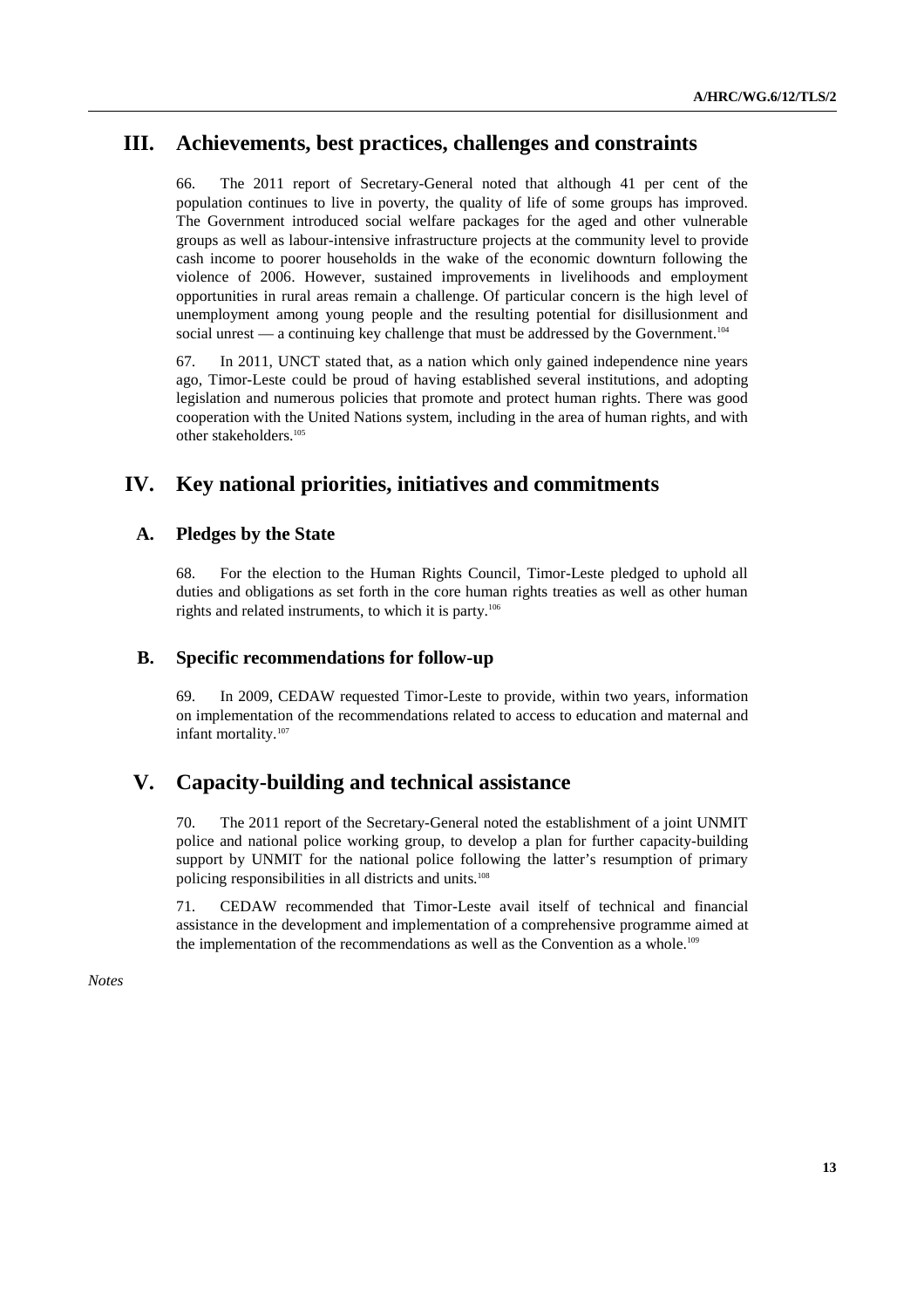<sup>1</sup> Unless indicated otherwise, the status of ratifications of instruments listed in the table may be found in *Multilateral Treaties Deposited with the Secretary-General: Status as at1 April 2009*  (ST/LEG/SER.E/26), supplemented by the official website of the United Nations Treaty Collection database, Office of Legal Affairs of the United Nations Secretariat, http://treaties.un.org/.

<sup>2</sup><br>The following abbreviations have been used for this document:<br>ICERD **International Convention** on the Elimination of All I

| <b>ICERD</b>      | International Convention on the Elimination of All Forms of Racial                 |
|-------------------|------------------------------------------------------------------------------------|
|                   | Discrimination                                                                     |
| <b>ICESCR</b>     | International Covenant on Economic, Social and Cultural Rights                     |
| <b>OP-ICESCR</b>  | <b>Optional Protocol to ICESCR</b>                                                 |
| <b>ICCPR</b>      | International Covenant on Civil and Political Rights                               |
| <b>ICCPR-OP 1</b> | <b>Optional Protocol to ICCPR</b>                                                  |
| <b>ICCPR-OP2</b>  | Second Optional Protocol to ICCPR, aiming at the abolition of the death<br>penalty |
| <b>CEDAW</b>      | Convention on the Elimination of All Forms of Discrimination against<br>Women      |
| <b>OP-CEDAW</b>   | <b>Optional Protocol to CEDAW</b>                                                  |
| <b>CAT</b>        | Convention against Torture and Other Cruel, Inhuman or Degrading                   |
|                   | <b>Treatment or Punishment</b>                                                     |
| OP-CAT            | Optional Protocol to CAT                                                           |
| <b>CRC</b>        | Convention on the Rights of the Child                                              |
| OP-CRC-AC         | Optional Protocol to CRC on the involvement of children in armed<br>conflict       |
| OP-CRC-SC         | Optional Protocol to CRC on the sale of children, child prostitution and           |
|                   | child pornography                                                                  |
| <b>ICRMW</b>      | International Convention on the Protection of the Rights of All Migrant            |
|                   | Workers and Members of Their Families                                              |
| <b>CRPD</b>       | Convention on the Rights of Persons with Disabilities                              |
| OP-CRPD           | <b>Optional Protocol CRPD</b>                                                      |
| <b>CED</b>        | International Convention for the Protection of All Persons from Enforced           |
|                   | Disappearance.                                                                     |

<sup>3</sup> Adopted by the General Assembly in its resolution 63/117 of 10 December 2008. Article 17, paragraph 1, of OP-ICESCR states that "The present Protocol is open for signature by any State that has signed, ratified or acceded to the Covenant".

Information relating to other relevant international human rights instruments, including regional instruments, may be found in the pledges and commitments undertaken by Timor-Leste before the Human Rights Council, as contained in the note verbale dated 4 January 2008 sent by the Permanent Mission of Timor-Leste to the United Nations addressed to the President of the General Assembly.

4

6

8

<sup>5</sup> Protocol to Prevent, Suppress and Punish Trafficking in Persons, Especially Women and Children, supplementing the United Nations Convention against Transnational Organized Crime.

1951 Convention relating to the Status of Refugees and its 1967 Protocol, 1954 Convention relating to the status of Stateless Persons and 1961 Convention on the Reduction of Statelessness.

<sup>7</sup> Geneva Convention for the Amelioration of the Condition of the Wounded and Sick in Armed Forces in the Field (First Convention); Geneva Convention for the Amelioration of the Condition of Wounded, Sick and Shipwrecked Members of Armed Forces at Sea (Second Convention); Geneva Convention relative to the Treatment of Prisoners of War (Third Convention); Geneva Convention relative to the Protection of Civilian Persons in Time of War (Fourth Convention); Protocol Additional to the Geneva Conventions of 12 August 1949, and relating to the Protection of Victims of International Armed Conflicts (Protocol I); Protocol Additional to the Geneva Conventions of 12 August 1949, and relating to the Protection of Victims of Non-International Armed Conflicts (Protocol II); Protocol Additional to the Geneva Conventions of 12 August 1949, and relating to the Adoption of an Additional Distinctive Emblem (Protocol III). For the official status of ratifications, see Federal Department of Foreign Affairs of Switzerland, at www.eda.admin.ch/eda/fr/home/topics/intla/intrea/chdep/warvic.html.

International Labour Organization Convention No. 29 concerning Forced or Compulsory Labour; Convention No. 105 concerning the Abolition of Forced Labour, Convention No. 87 concerning Freedom of Association and Protection of the Right to Organise; Convention No. 98 concerning the Application of the Principles of the Right to Organise and to Bargain Collectively; Convention No. 100 concerning Equal Remuneration for Men and Women Workers for Work of Equal Value; Convention No. 111 concerning Discrimination in Respect of Employment and Occupation; Convention No. 138 concerning the Minimum Age for Admission to Employment; Convention No. 182 concerning the Prohibition and Immediate Action for the Elimination of the Worst Forms of Child Labour.

<sup>9</sup> Concluding observations of the Committee on the Elimination of Discrimination against Women (CEDAW/C/TLS/CO/1), para. 52.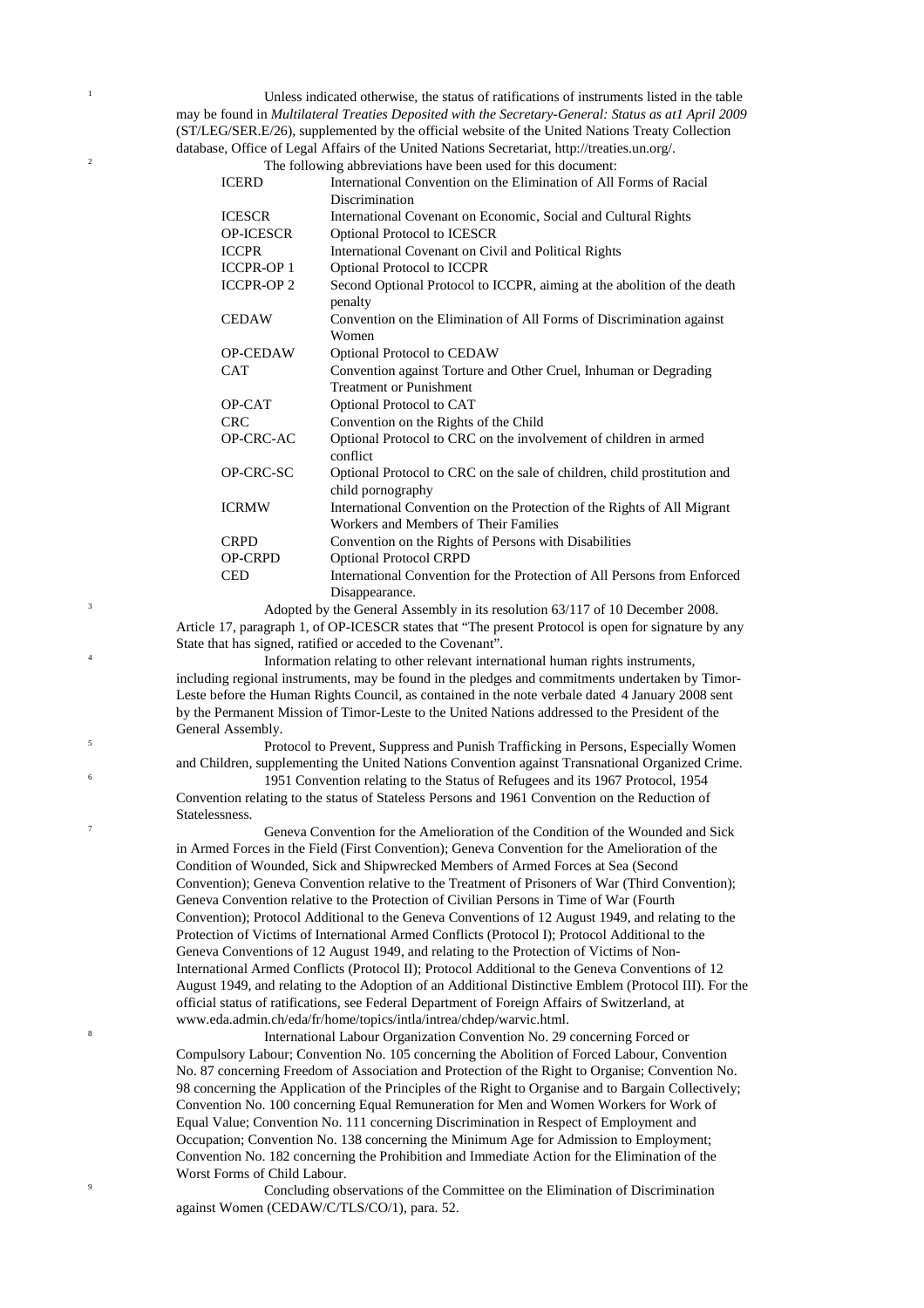| 10       |                                                                         | UNCT submission to the UPR on Timor-Leste, para. 4.                                                                                              |
|----------|-------------------------------------------------------------------------|--------------------------------------------------------------------------------------------------------------------------------------------------|
| 11       | Ibid., para. 50.                                                        |                                                                                                                                                  |
| 12       |                                                                         | UNESCO submission to the UPR on Timor-Leste, para. 16.                                                                                           |
| 13       |                                                                         | CEDAW/C/TLS/CO/1, para. 18.                                                                                                                      |
| 14       | S/2009/504, para. 36.                                                   |                                                                                                                                                  |
| 15       |                                                                         | UNCT submission to the UPR on Timor-Leste, para. 19.                                                                                             |
| 16<br>17 | Ibid., para. 7.                                                         |                                                                                                                                                  |
| 18       | Ibid., para. 50.                                                        |                                                                                                                                                  |
| 19       |                                                                         | CEDAW/C/TLS/CO/1, para. 46.                                                                                                                      |
|          | (CRC/C/TLS/CO/1), para. 29.                                             | Concluding observations of the Committee on the Rights of the Child                                                                              |
| 20       |                                                                         | Press release, "United Nations Working Group on Enforced or Involuntary                                                                          |
|          |                                                                         | Disappearances concludes visit to Timor-Leste", available at:                                                                                    |
|          |                                                                         | http://www.ohchr.org/en/NewsEvents/Pages/DisplayNews.aspx?NewsID=10729&LangID=E                                                                  |
| 21       |                                                                         | For the list of national human rights institutions with accreditation status granted by                                                          |
|          |                                                                         | the International Coordinating Committee of National Institutions for the Promotion and Protection of                                            |
|          |                                                                         | Human Rights (ICC), see A/HRC/16/77 of 3 February 2011, annex I.                                                                                 |
| 22       |                                                                         | UNCT submission to the UPR on Timor-Leste, para. 47.                                                                                             |
| 23       | S/2011/32, para. 36.                                                    |                                                                                                                                                  |
| 24       |                                                                         | UNCT submission to the UPR on Timor-Leste, para. 9.                                                                                              |
| 25       | Ibid., para. 13.                                                        |                                                                                                                                                  |
| 26       | Ibid., para. 48.                                                        |                                                                                                                                                  |
| 27       |                                                                         | CEDAW/C/TLS/CO/1, para. 14.                                                                                                                      |
| 28       |                                                                         | The following abbreviations have been used for this document:                                                                                    |
|          | <b>CERD</b>                                                             | Committee on the Elimination of Racial Discrimination                                                                                            |
|          | <b>CESCR</b>                                                            | Committee on Economic, Social and Cultural Rights                                                                                                |
|          | <b>HR</b> Committee                                                     | Human Rights Committee                                                                                                                           |
|          | <b>CEDAW</b>                                                            | Committee on the Elimination of Discrimination against Women                                                                                     |
|          | <b>CAT</b>                                                              | Committee against Torture                                                                                                                        |
|          | <b>CRC</b>                                                              | Committee on the Rights of the Child                                                                                                             |
|          | <b>CMW</b>                                                              | Committee on the Protection of the Rights of All Migrant Workers and Their                                                                       |
|          |                                                                         | Families.                                                                                                                                        |
| 29       |                                                                         | CEDAW/C/TLS/CO/1, para. 7.                                                                                                                       |
| 30       |                                                                         | Press release following the visit to Timor-Leste of the Representative of the                                                                    |
|          |                                                                         | Secretary-General on the human rights of IDPs, Walter Kalin, available at:                                                                       |
| 31       | http://reliefweb.int/node/290404.                                       |                                                                                                                                                  |
|          |                                                                         | Press release, "United Nations Working Group on Enforced or Involuntary                                                                          |
|          |                                                                         | Disappearances concludes visit to Timor-Leste", available at:<br>http://www.ohchr.org/en/NewsEvents/Pages/DisplayNews.aspx?NewsID=10729&LangID=E |
| 32       | Idem.                                                                   |                                                                                                                                                  |
| 33       |                                                                         | The questionnaires referred to are those reflected in an official report by a special                                                            |
|          |                                                                         | procedure mandate holder issued between 1 January 2007 and 1 June 2011. Responses counted for the                                                |
|          |                                                                         | purposes of this section are those received within the relevant deadlines, and referred to in the                                                |
|          |                                                                         | following documents: (a) A/HRC/6/15, para. 7; (b) A/HRC/7/6, annex; (c) A/HRC/7/8, para. 35; (d)                                                 |
|          |                                                                         | A/HRC/8/10, para. 120, footnote 48; (e) A/62/301, paras. 27, 32, 38, 44 and 51; (f) A/HRC/10/16 and                                              |
|          |                                                                         | Corr.1, footnote 29; (g) A/HRC/11/6, annex; (h) A/HRC/11/8, para. 56; (i) A/HRC/11/9, para. 8,                                                   |
|          |                                                                         | footnote 1; (j) A/HRC/12/21, para. 2, footnote 1; (k) A/HRC/12/23, para. 12; (l) A/HRC/12/31, para.                                              |
|          |                                                                         | 1, footnote 2; (m) A/HRC/13/22/Add.4; (n) A/HRC/13/30, para. 49; (o) A/HRC/13/42, annex I; (p)                                                   |
|          |                                                                         | A/HRC/14/25, para. 6, footnote 1; (q) A/HRC/14/31, para. 5, footnote 2; (r) A/HRC/14/46/Add.1; (s)                                               |
|          |                                                                         | A/HRC/15/31/Add.1, para. 6 – for list of responding States, see                                                                                  |
|          |                                                                         | http://www.ohchr.org/EN/Issues/WaterAndSanitation/SRWater/Pages/ContributionsPSP.aspx; (t)                                                       |
|          |                                                                         | A/HRC/15/32, para. 5.(u) A/HRC/16/44/Add.3; (v) A/HRC/16/48/Add.3, para 5 endnote 2, (w)                                                         |
| 34       | A/HRC/16/51/ Add.4 (x) A/HRC/17/38, see annex I.                        | High Commissioner's Strategic Management Plan 2010-2011, OHCHR, p. 101.                                                                          |
| 35       | OHCHR 2009 Annual Report, Activities and results, p. 137.               |                                                                                                                                                  |
| 36       | High Commissioner's Strategic Management Plan 2010-2011, OHCHR, p. 108. |                                                                                                                                                  |
| 37       | CEDAW/C/TLS/CO/1, para. 27.                                             |                                                                                                                                                  |
| 38       | UNCT submission to the UPR on Timor-Leste, para. 21.                    |                                                                                                                                                  |
| 39       | Ibid., para. 22.                                                        |                                                                                                                                                  |
| 40       |                                                                         | Press release, "United Nations Working Group on Enforced or Involuntary                                                                          |
|          |                                                                         | Disappearances concludes visit to Timor-Leste", available at:                                                                                    |
|          |                                                                         | http://www.ohchr.org/en/NewsEvents/Pages/DisplayNews.aspx?NewsID=10729&LangID=E                                                                  |
| 41       | Idem.                                                                   |                                                                                                                                                  |
| 42       |                                                                         | UNCT submission to the UPR on Timor-Leste, para. 19.                                                                                             |
| 43       |                                                                         | S/2010/522, para. 31. See also S/2011/32, para. 34.                                                                                              |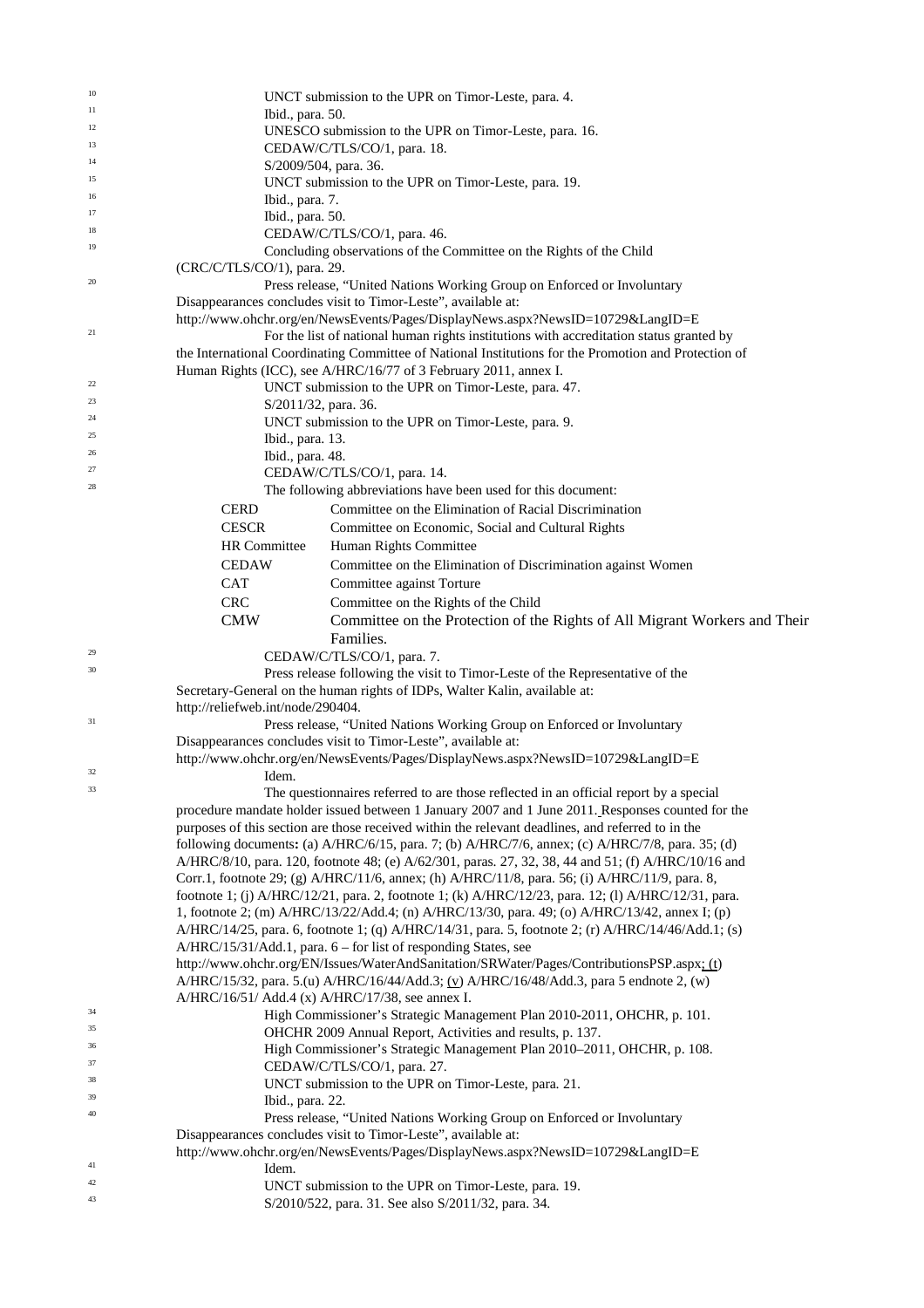| 44       | OHCHR and UNMIT Report on Human Rights Developments in Timor-Leste: 1 July        |
|----------|-----------------------------------------------------------------------------------|
|          | 2008 to 30 June 2009, para. 12, p. 4.                                             |
| 45       | CEDAW/C/TLS/CO/1, para. 30.                                                       |
| 46       | UNCT submission to the UPR on Timor-Leste, para. 53.                              |
| 47       | CEDAW/C/TLS/CO/1, para. 31.                                                       |
| 48       | Ibid., para. 32.                                                                  |
| 49       | CRC/C/TLS/CO/1, para. 54.                                                         |
| 50       | Ibid., para. 55.                                                                  |
| 51       | Ibid., para. 76.                                                                  |
| 52       | Ibid., para. 77.                                                                  |
| 53       | Ibid., paras. 45 and. 47.                                                         |
| 54       | Ibid., para. 16.                                                                  |
| 55<br>56 | UNCT submission to the UPR on Timor-Leste, para. 39.                              |
| 57       | CRC/C/TLS/CO/1, para. 42.                                                         |
| 58       | Ibid., para. 43.                                                                  |
| 59       | CEDAW/C/TLS/CO/1, para. 36.                                                       |
| 60       | UNCT submission to the UPR on Timor-Leste, para. 23.<br>Ibid.                     |
| 61       | UNCT submission to the UPR on Timor-Leste, para. 25.                              |
| 62       | Ibid., para. 26.                                                                  |
| 63       | Ibid., para. 52.                                                                  |
| 64       | Press release, "United Nations Working Group on Enforced or Involuntary           |
|          | Disappearances concludes visit to Timor-Leste", available at:                     |
|          | http://www.ohchr.org/en/NewsEvents/Pages/DisplayNews.aspx?NewsID=10729&LangID=E   |
| 65       | UNCT submission to the UPR on Timor-Leste, para. 24.                              |
| 66       | S/2011/32, para. 42.                                                              |
| 67       | UNCT submission to the UPR on Timor-Leste, para. 25.                              |
| 68       | S/2010/522, para. 64.                                                             |
| 69       | S/2011/32, para. 23.                                                              |
| 70       | Security Council resolution 1960 (2011), paras. 1 and 9.                          |
| 71       | UNCT submission to the UPR on Timor-Leste, para. 55.                              |
| 72       | Ibid., paras. 28 and 52.                                                          |
| 73       | CRC/C/TLS/CO/1, para. 74.                                                         |
| 74       | Ibid., para. 75.                                                                  |
| 75       | Ibid., para. 25.                                                                  |
| 76       | CEDAW/C/TLS/CO/1, para. 46.                                                       |
| 77       | CRC/C/TLS/CO/1, para. 63.                                                         |
| 78       | Concluding observations of the Committee on the Rights of the Child               |
|          | (CRC/C/OPSC/TLS/CO/1), para. 34.                                                  |
| 79<br>80 | CRC/C/OPSC/TLS/CO/1, para. 35.                                                    |
| 81       | UNCT submission to the UPR on Timor-Leste, para. 31.                              |
| 82       | CEDAW/C/TLS/CO/1, para. 34.                                                       |
| 83       | Ibid., para. 39.                                                                  |
| 84       | Ibid., para. 40.                                                                  |
| 85       | UNCT submission to the UPR on Timor-Leste, para. 35.                              |
| 86       | CRC/C/TLS/CO/1, para. 61.<br>UNCT submission to the UPR on Timor-Leste, para. 36. |
| 87       | Ibid., para. 56.                                                                  |
| 88       | Ibid., para. 41.                                                                  |
| 89       | CRC/C/TLS/CO/1, para. 59.                                                         |
| 90       | CEDAW/C/TLS/CO/1, para. 38.                                                       |
| 91       | CRC/C/TLS/CO/1, para. 60.                                                         |
| 92       | Ibid., para. 61.                                                                  |
| 93       | Ibid., para. 56.                                                                  |
| 94       | Ibid., para. 57.                                                                  |
| 95       | UNCT submission to the UPR on Timor-Leste, para. 40.                              |
| 96       | Ibid., para. 56.                                                                  |
| 97       | Ibid., para. 39.                                                                  |
| 98       | $CRC/C/TLS/CO/1$ , para. 65.                                                      |
| 99       | CEDAW/C/TLS/CO/1, para. 35.                                                       |
| 100      | Ibid., para. 36.                                                                  |
| 101      | UNESCO, Timor-Leste – UNESCO country programming document $2009-2013$ , p.        |
|          | 20, available at: http://unesdoc.unesco.org/images/0018/001852/185239e.pdf        |
| 102      | S/2011/32, para. 53.                                                              |
| 103      | A/HRC/10/13, para. 70.                                                            |
| 104      | S/2011/32, para. 53.                                                              |